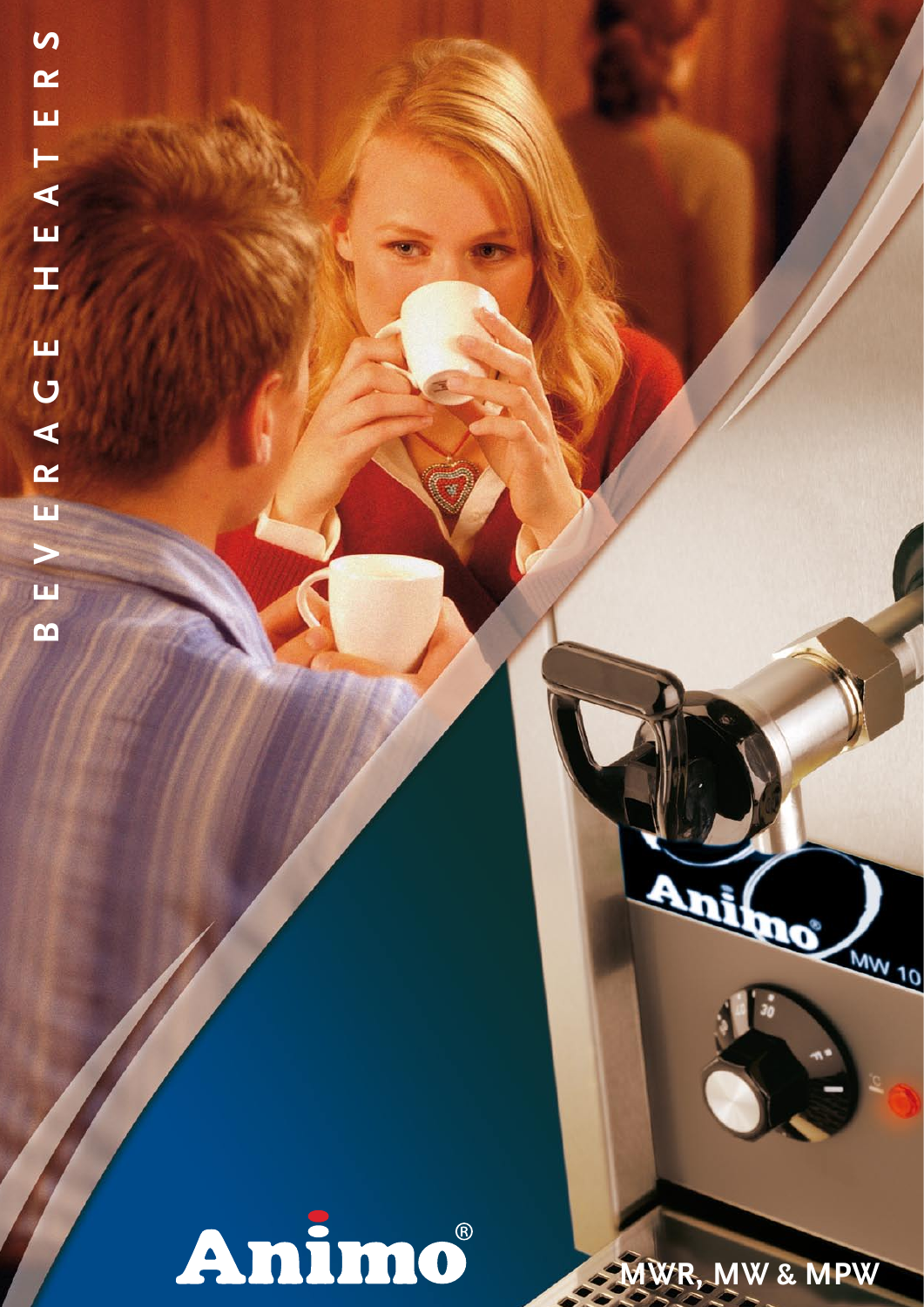# **Specialist beverage heaters**

*Heating drinks requires a professional approach. For instance milk and hot chocolate are particularly vulnerable. With incorrect care unwanted foam can occur, fats may float to the surface and solids could easily stick to the surface of the container. Animo® has developed a number of beverage heaters for professional use; these are ideal for restaurants of all sorts and for catering and institutional kitchens.*

#### **Au-bain-marie**

To heat milk evenly, it must not come into direct contact with the heating source. Animo® beverage heaters use the bain-marie principle. The bain-marie principle works as follows: in the double wall of the container the water is heated evenly around the milk. The milk absorbs the heat from the water casing and heats up without risk. The maximum temperature setting is 85°C to prevent fats from separating and floating to the surface. The beverage heaters, like all Animo® products, are manufactured in stainless steel and are stylish and easy to clean.



#### **MWRn**

The round profile of the Animo® MWRn has especially been designed for heating milk or other beverages like for instance wine. The standard equipment includes: a no-drip tap, a thermostatic temperature control, a boil-dry safety guard and an exterior gauge glass for the bain-marie water level. They are available in various sizes ranging from 5 to 40 litres.

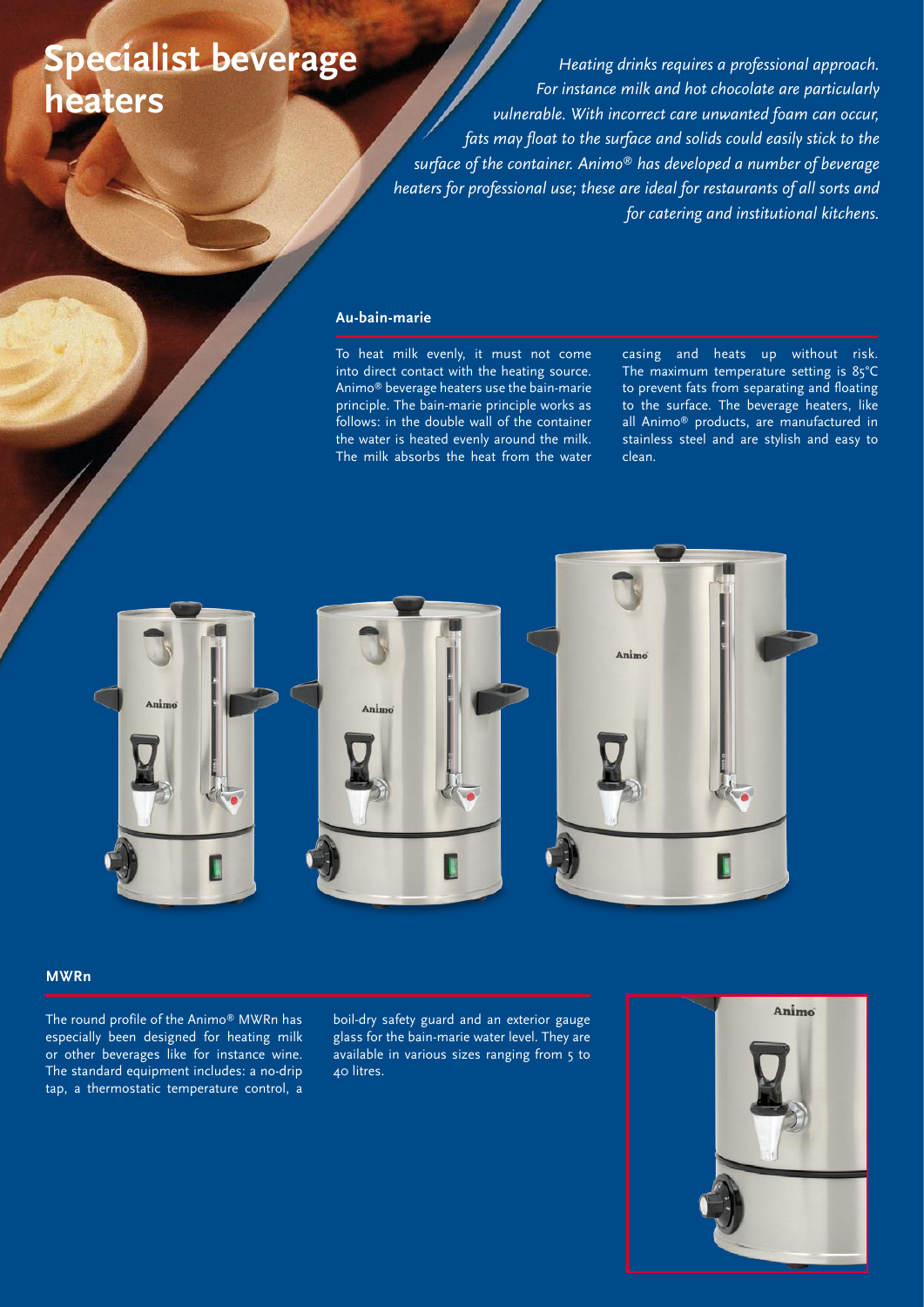litres per 1.5 minutes. The units are supplied with: stirring rod (for hot chocolate etc.) a funnel for filling the water casing and a cleaning brush for the tap assembly.



 $\blacksquare$ 

#### **Tetra pack heater MPW**

The MPW is suitable for heating 1 litre tetra packs of for instance milk, chocolate, soup and liquid sauces. The contents of the tetra packs is heated evenly in the dry warmer by means of a dry bain-marie system. This makes the MPW very hygienic, since it is not possible for water to drip on the counter when taking the pack from the heater. The contents of the tetra packs can be heated uniformly to a maximum of 85°C. A special grip is supplied to remove the pack from the heater, allowing the operator to serve directly from the pack.



*Tetra pack heater, takes three or six 1-litre cartons. Dry heating system.* 



To remove milk fur from the MW and MWRn, Animo® has a special milk fur remover. (available in 1-litre bottles).



Animo